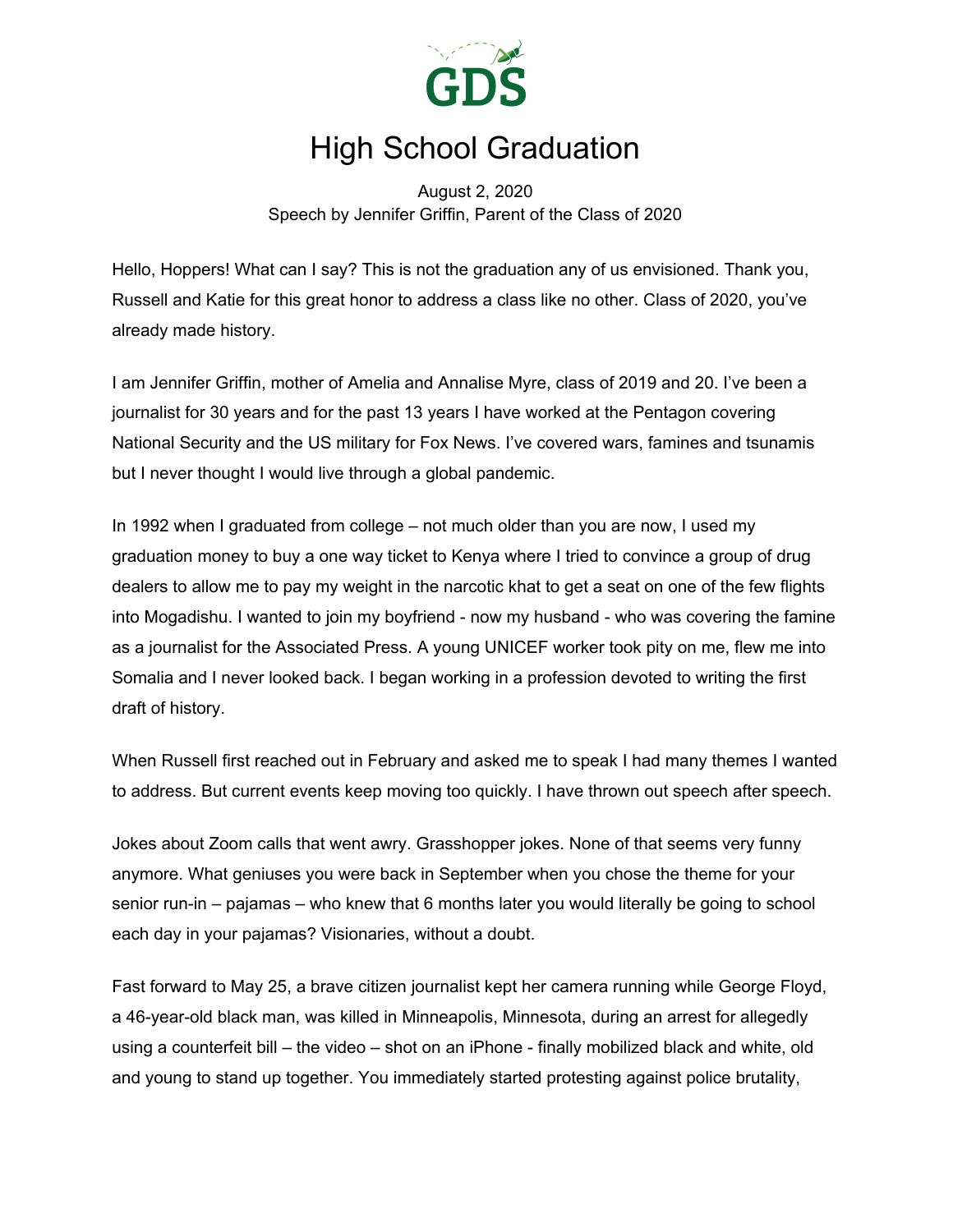white supremacy and just how little value this black man's life was worth to this powerful law enforcement officer in the year 2020 – exactly 20 dollars - that's all. This was not the Jim Crow south. This is now… The final straw…. An inflection point….America erupted. Enough was enough.

GDS students mobilized. Not surprising since Georgetown Day School was founded in 1945 on principles of social justice at a time when blacks and Jews were not being admitted to area private schools. Its mission is still alive and more important than ever. Just before the pandemic and George Floyd's murder GDS teachers Andy Lipps, Meredith Chase, CA Pilling and Kevin Jackson took GDS students on a Civil Rights tour of Alabama from Selma to Montgomery, walking the same path as the Freedom Riders, the same path as the late John Lewis, visiting the Edmund Pettus Bridge, the Legacy Museum and being introduced to Bryan Stevenson's Equal Justice Initiative.

When I was two years older than you are now - after my sophomore year in college - I left Harvard for South Africa where apartheid was still the law of the land. Race relations were boiling. At Harvard I met two visiting professors who changed the course of my life: one was the editor of the Sowetan newspaper – the country's premier black newspaper in the main township outside Johannesburg. I invited him for a meal in the dining hall. He invited me to come work at his paper. Another South African professor invited me to teach at the University where some African National Congress leaders came of age politically. Little did I know that months after I arrived to cover the worsening township violence as the country sensed apartheid was ending, that Nelson Mandela would be released from prison after 27 years. My first news story overseas submitted to the Harvard Crimson was the day Mandela walked out of prison in Cape Town after years of imprisonment on Robben Island. February 10, 1990.

After that I was hooked. I began bearing witness to people's stories. My husband Greg and I covered conflicts: from Somalia, to Afghanistan, 2 years in Cyprus, Iraq, Iran, 3 years in Moscow, the rise of Putin and 7 years of Intifada based in Jerusalem covering the Israelis and the Palestinians. Since coming back to the US 13 years ago, I have covered the Pentagon.

When Mandela left prison white South Africans predicted civil war, as far right Afrikaaners – armed white nationalists tried to hold onto a system of racial priority. Even whites who welcomed Mandela's release feared the worst. But apartheid ended almost as abruptly as it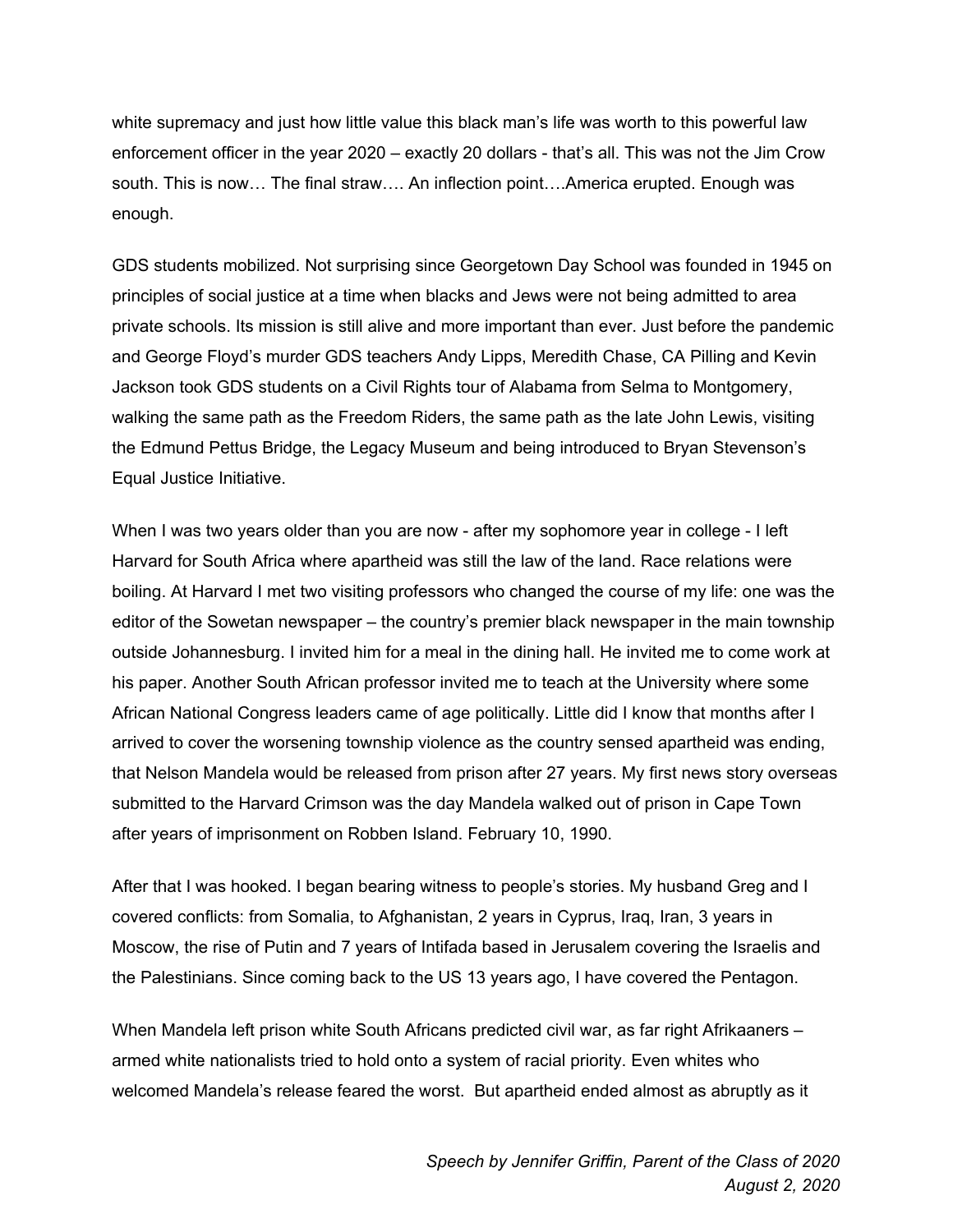was erected in 1948. Overnight people began tearing down signs of oppression in the same way people are tearing down Confederate statues today. Our local post office had a sign above the toilet for non-Europeans – blacks. We tore it off the wall. Little did I know when I arrived in South Africa – a 20 year old taking a gap year - that apartheid was on the verge of crumbling.

Sound familiar? Sometimes societies experience a rise in violence when the old order clinging to an unsustainable past is in its final days. That's when real change happens. And when it happens it happens suddenly. What you do right now matters. You are already on the frontlines. Enough is enough.

You are lucky because what you do and how you shape the world you have been thrust into will shape and define history.

GDS students have already shown during quarantine that you take action. You created music and art in quarantine. You baked. You read for pleasure. I'll never forget Virginia Heinson's anthem to your quarantined class, "Rivers and Roads." You created protective masks and PPE when there were shortages for frontline workers using your 3D printing skills. You networked with a community of pandemic activists because you saw injustice and decided to act: Jonah, Margaret, Anjali, Lila, Zoe, Elias, Abby, Fiona, Maddie and Collin. You garnered national attention for your heroic efforts, Jonah Docter-Loeb. And you kept training. Ziyah Holman – remember these names.

As disruptive as this pandemic has been, I would argue it was an opportunity – time for you to slow down and look up. If the nation had been consumed by sporting events, graduations and proms, the entire country may not have stopped what it was doing after seeing those 8 minutes and 46 seconds and said enough is enough. Afterall, George Floyd was not the first. Eric Garner, Trayvon Martin, Breonna Taylor…and yet this was the straw that broke the camel's back. The impact of the quarantine on these protests and the awakening of America will be evaluated, analyzed and documented by the historians. You are writing the first draft of history.

Nelson Mandela used to say: "It always seems impossible until it's done." And "no one is born hating another person because of the color of his skin, or his background, or his religion. People must learn to hate, and if they can learn to hate, they can be taught to love, for love comes more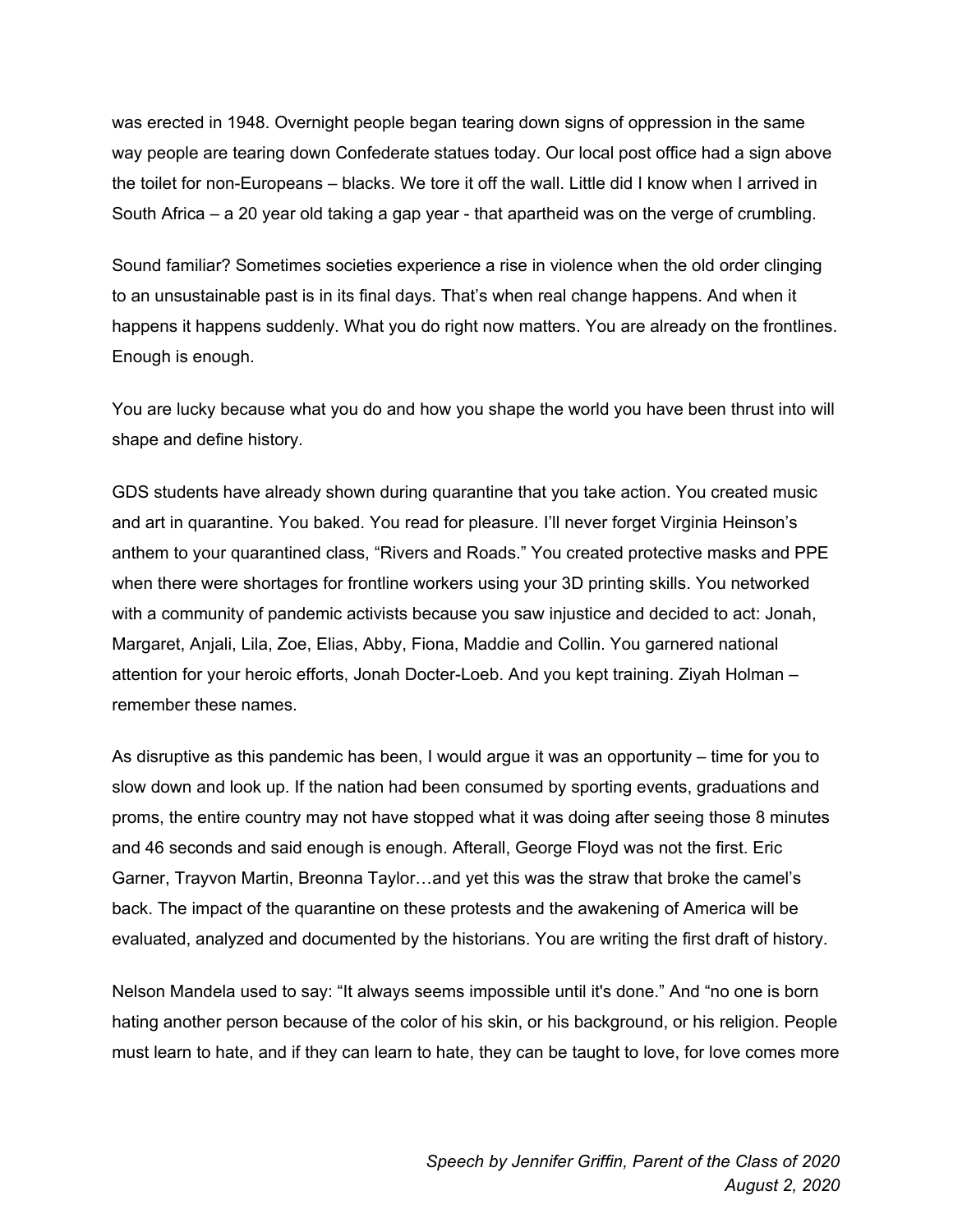naturally to the human heart than its opposite."

Whenever things feel hopeless remember Mandela. In the darkest days of apartheid he and the other political prisoners Walter Sisulu, Govan Mbeki and others clandestinely passed around The Complete Works of Shakespeare and secretly marked their favorite passages. It became known as The Robben Island Bible. Future ANC leaders Sibusiso Bengu and Ahmed Kathrada chose a passage from *Henry V*:

*As many fresh streams meet in one salt sea,*

*As many lines close in the dial's center,*

*So may a thousand actions, once afoot,*

*End in one purpose and be all well borne*

## *Without defeat.*

Mandela chose this passage from *Julius Caesar*: "Cowards die many times before their deaths; / The valiant only taste of death but once." He signed this passage 18 months after the Soweto Uprising… sparked by a photograph – today it would have been an iPhone video as in George Floyd's case. It showed the limp body of a young black boy Hector Pieterson, being carried by a friend after the school boy was shot by riot police. It marked a turning point – the beginning of the end of apartheid. Black South African school children, led the protests alongside the Black Consciousness Movement. In 1955 Emmett Till's photo on a magazine cover helped launch the Civil Rights Movement.

In South Africa after Hector Pieterson's death, students marched and were met by heavily armed police who fired teargas and later live ammunition at the demonstrators. Fast forward to Washington DC: 43 years later - Lafayette Square – riot police in front of the White House just days before what should have been your graduation… violence against unarmed American protesters, many of them students and teachers – some of you were there. And a photograph. The US military standing by in riot gear with the words military police emblazoned across their shields, top Pentagon officials in battle dress being used as a prop for the President as riot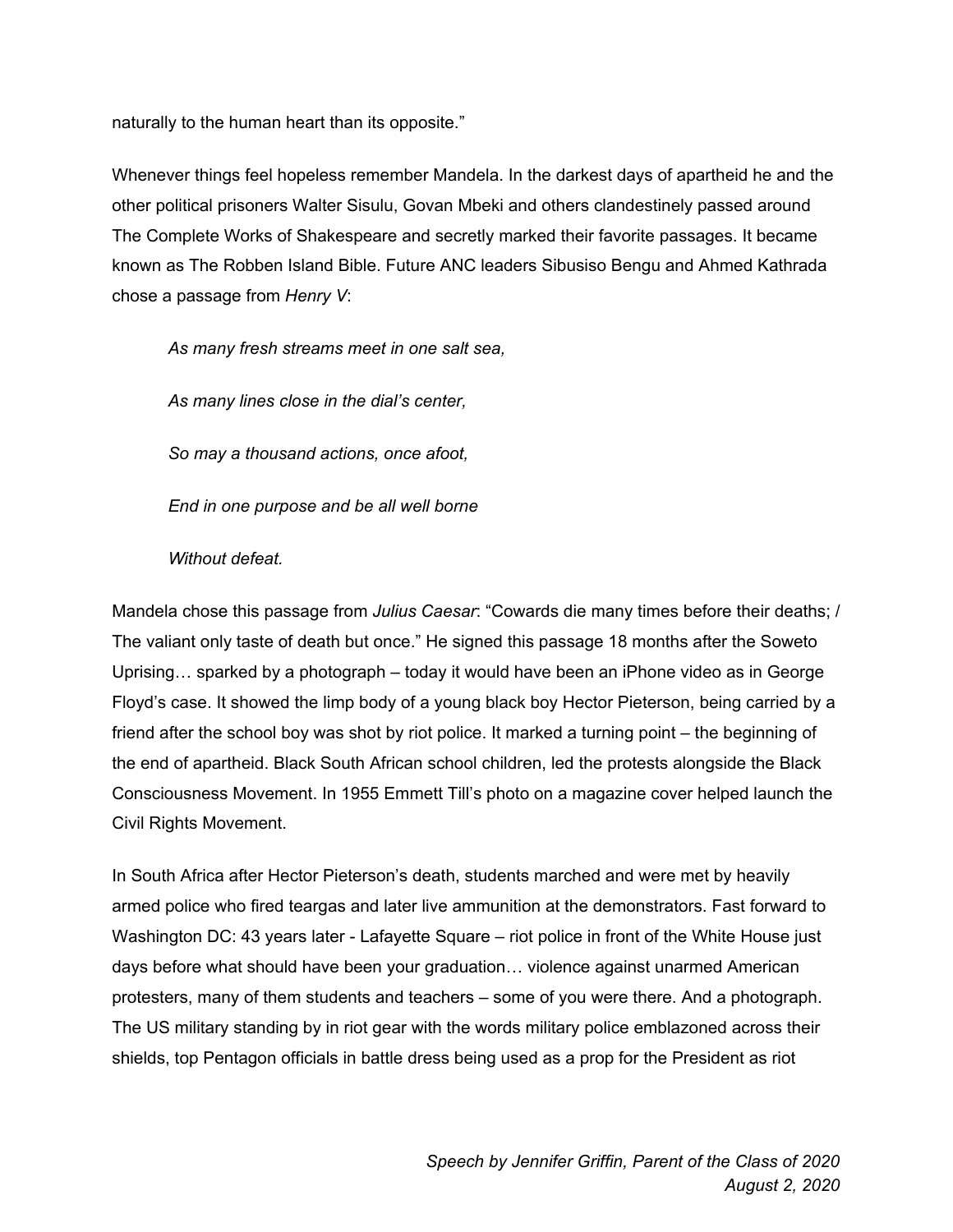police tried to remove the Black Lives Matter protesters.

When we lived in South Africa Archbishop Desmond Tutu used to greet angry protesters sent to his house by the apartheid government by inviting them into his garden for tea and cookies. They ended up laughing and carrying on. They didn't throw stones. Nobody raised a weapon. I told that anecdote to a senior Pentagon leader who told me he was doing a lot of soul searching the day after the debacle in Lafayette Square. Later that day the National Guard was told to exchange their riot helmets, which made them look like Storm Troopers, for soft hats. They were told to put down their weapons. Pallets of water were delivered to Lafayette Square. A day later the military was ordered by the Pentagon to leave DC.

Class of 2020 – what an iconic class you are. An epic number. 2020 implies clarity. Perfect foresight and knowledge. Instead 2020 will go down in the history books with an asterisk like 1918. An unforgettable year…a year no one could have envisioned with 2020 vision. A fact that will bond you as a class forever.

It brings to mind the Class of 1947. My grandfather was Class of 47 at the Naval Academy and his class, which happened to include a future President Jimmy Carter, had to be rushed through, graduating a year early to be sent off to war. They were needed in the Pacific. They missed their celebration as well because the world was calling them.

Most of you were born a year after 9/11, growing up in a post 9-11 world. You were babies the last time we felt this kind of fear. For me and your parents, we thought 9/11 would be the biggest, most calamitous event in our lifetime – like the Great Depression, World War II and Vietnam. I have spent the past 20 years chasing terrorists. I knew the names of nearly every leader in the Taliban and Al Qaeda. My husband and I began covering Afghanistan in 1993 when we lived in Islamabad. The first World Trade Center bomber was caught near our house in Islamabad. We documented the rise of suicide bombers and the wars in the Middle East where our daughters Annalise and Amelia were born in Jerusalem as we witnessed yet another rough draft of history unfolding. I thought these were going to be the events that defined my life and yours. It certainly defined most of my adult life.

But, boy, were we wrong. Since March, more than 140,000 Americans have died from this global pandemic. More than all of the American troops killed in the Vietnam and Korean wars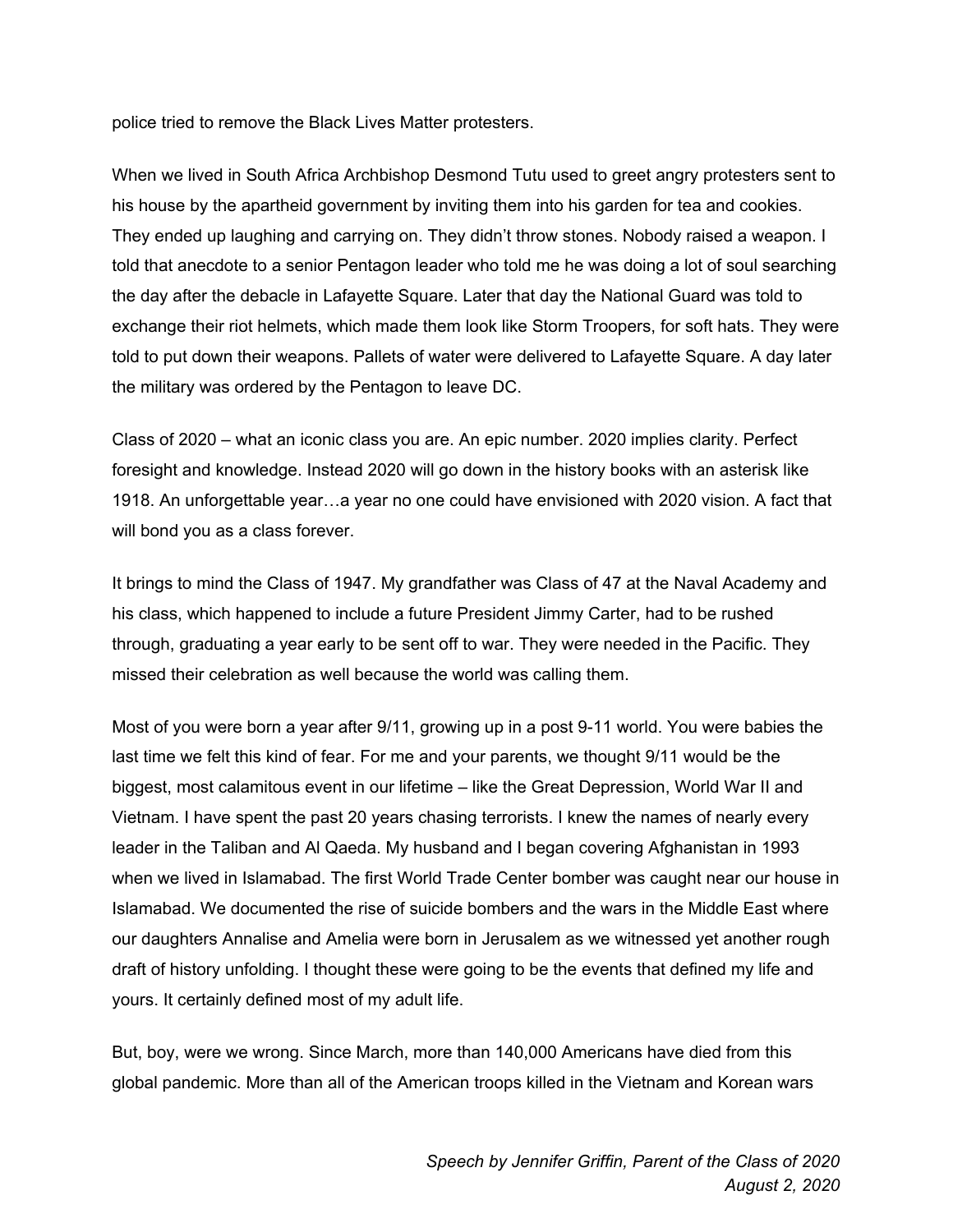combined. More than all the Americans killed in World War 1. Civility seems like an antiquated goal as our political differences are manifested in whether to believe basic science – whether or not to wear a mask – the equivalent of playing Russian roulette with your neighbors' lives. Civility is needed more than ever. Your generation must bridge the partisan gap and rebuild this country.

You all have phones. You all are citizen journalists. You are already recording and posting images and your videos are going viral. You may not wear sunscreen or make your beds, but you WILL wear face masks because you believe in science and you will vote – hopefully you are going to college in a swing state. You will be recording history and making history.

And finally there are too many amazing teachers to name. But I want to take a moment and acknowledge Kevin Barr who spent 44 years shaping GDS students, helping the school stay true to its mission. I smile thinking of him and John Burghardt meeting every Saturday at the same diner in Bethesda to discuss great literature and perhaps a passage from Shakespeare or Moby Dick. Michelle Cobb shaping this generation of artists, Chris Levy, Nooman Kacem, CA Pilling, Lisa Rauchart and Sue Eikenberry - have impacted all of us during the past 4 years. Along with these teachers I want to take a moment and honor those who have served this community for decades: receptionist RaeCarole Tekeste is leaving this community after 41 years. Eric Ray who provided you with security is leaving after 23 years and Donna Johnson and Jim Stillwell are leaving after 29 and 37 years respectively. Gladys would be proud that you built this community of inclusion. But your battles for social justice are just beginning.

Most graduation speeches encourage the graduates to go out and change the world. But GDS students are already doing so.

When the late John Lewis spoke to GDS in 2015 he encouraged you to make good trouble. He talked about putting two books in the backpack he wore that day in Selma, knowing they would likely be arrested. He wanted to have something to read in jail. He spoke about getting into "good trouble, necessary trouble."

John Lewis implored you that day in the Forum: "You must never ever give up or give in. You must keep your faith. Be hopeful. Be optimistic. Keep your eyes on the prize. Dream dreams. If you see something that is not fair, not right, not just – you have a moral obligation to speak up,